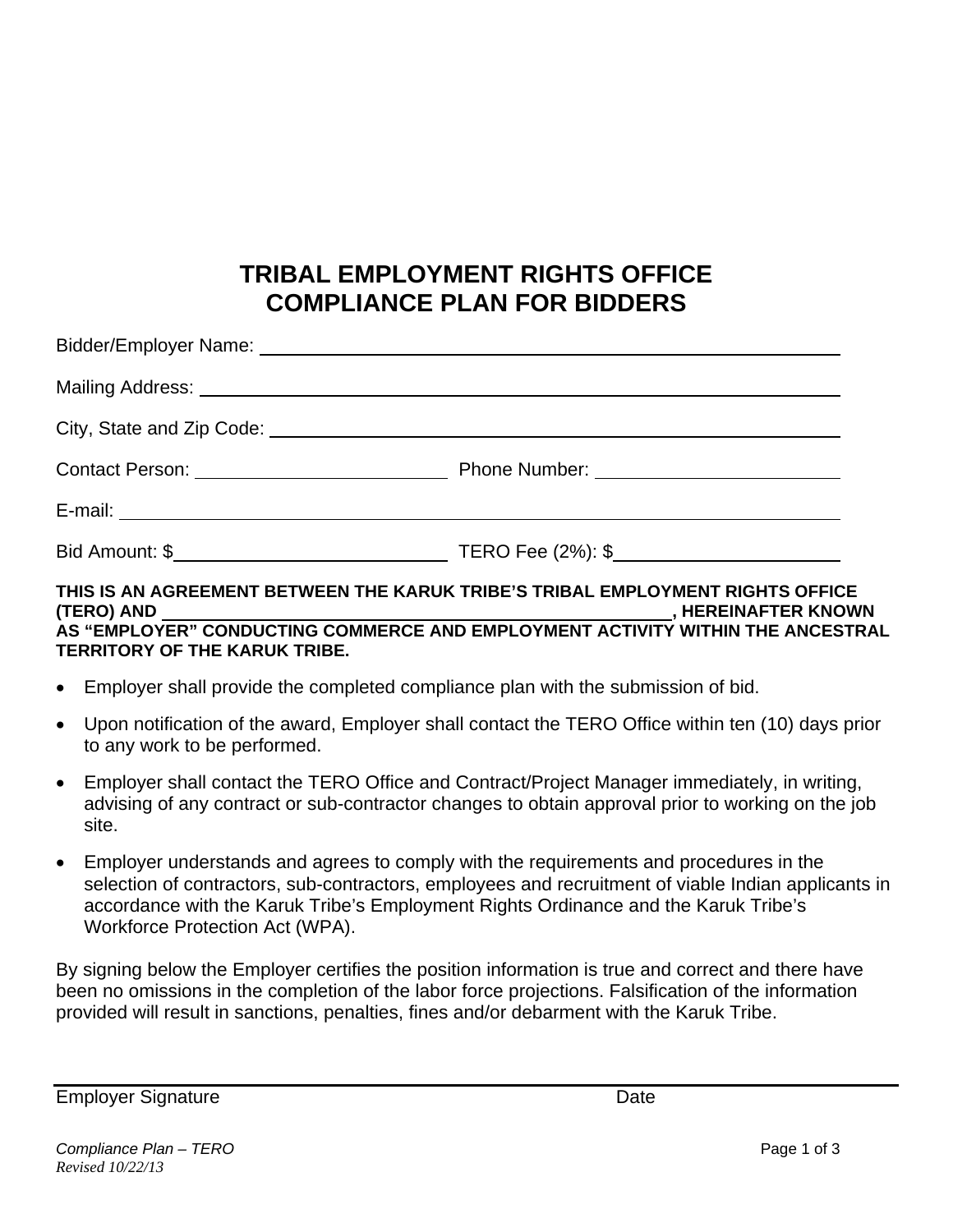## **PRE-AWARD LABOR FORCE PROJECTION**

**Core Crew:** Is defined as a member of a business, Contractor or Subcontractor's crew who is a regular employee and is in a supervisory or other key position such that the employer would face a serious financial loss if that position were filled by a person who had not previously worked for that employer. **All other positions** will be filled by the TERO office unless sufficient justification can be made that they are not replaceable for the work that is to be done or unless TERO does not have an individual to refer.

| List Core Crew (Full Name): | Job Title/ Years w/Company/Justification: |
|-----------------------------|-------------------------------------------|
|                             |                                           |
|                             |                                           |
|                             |                                           |
|                             |                                           |
|                             |                                           |
|                             |                                           |
|                             |                                           |
|                             |                                           |
|                             |                                           |

### **List Native American Contractors/Sub‐contractors to be hired for this Project:**

| Contractor/Sub-contractor<br>Contact Person, Phone # and E-mail: | Work to be Performed: |
|------------------------------------------------------------------|-----------------------|
|                                                                  |                       |
|                                                                  |                       |
|                                                                  |                       |
|                                                                  |                       |
|                                                                  |                       |
|                                                                  |                       |